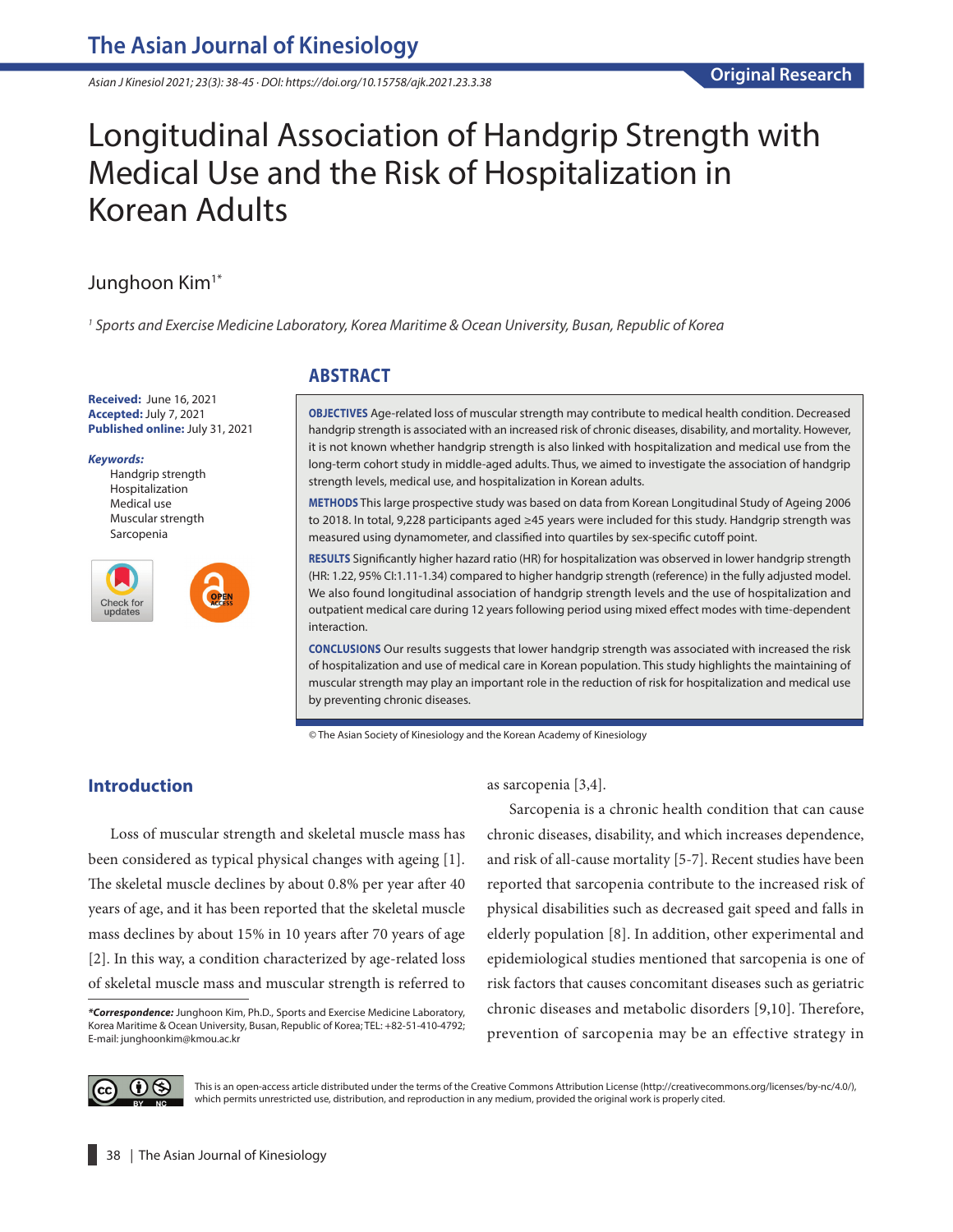improving the quality of life, physical independence, and preventing chronic diseases.

Several studies have been attempted the evaluation and diagnosis of sarcopenia. Recent studies and working groups have suggested diagnosing sarcopenia using the handgrip strength as a decreased muscular function. In fact, several previous studies investigated that handgrip strength has a prospective association with the increased risk of chronic diseases, cognitive function and mortality [11-13]. Most of previous studies have investigated relationship between decrease in muscle mass and chronic health conditions of individuals. Moreover, there are only a few studies investigating the relationship between muscular function and medical use including the risk of hospitalization [14]. Especially, the association of handgrip strength and health condition such as medical use and the risk of hospitalization has not been explored in general Korean population. Therefore, in our study, we aimed to investigate the prospective associations of decreased handgrip strength and medical use and the risk of hospitalization in the general Korean adults aged ≥45 years in baseline.

#### **Materials and Methods**

#### **Participants**

The present study used the data from the Korean Longitudinal Study of Ageing (KLoSA). The KLoSA is an ongoing national prospective cohort study of representative Korean adults aged ≥45 years. Additional details about the study protocol including participants, design and methods used in this study has been reported in previous study. This study was restricted to participants aged ≥45 years and who completed the health-related behaviors and medical health conditions (n=10,254). We excluded 818 participants with missing data of handgrip strength, 200 participants with missing data on body mass index (BMI), and 8 participants with missing data on other confounding factors. In total, 9,228 participants were included for this study. All participants provided written informed consent, and the KLoSA study was approved by the Institutional Review Board of the Korea Employment Information Service.

#### **Measurement of handgrip strength**

Handgrip strength was assessed using the dynamometer from each participant. The maximum handgrip strength was measured three times with the standing position. We calculated the mean of the average value from maximum value of left and right hands [15,16]. To examine the association of different levels of handgrip strength on the medical use, we divided participants into quartiles of handgrip strength by sex  $(< 28.5, 28.5-32.7, 32.8-37.2,$  and  $\geq 37.3$  kg for male, <17.0, 17.0-19.9, 20.0-22.9, and ≥ 23.0 kg for female).

#### **Medical use and hospitalization**

In this study, main outcomes were the use of outpatient and hospitalization medical care (days/years). All medical information was examined every 2 years from baseline (2006) to the end of follow up at 2018. All of the information for days for the use of medical care obtained from the medical receipt. To analyze the risk of hospitalization, we also generated variable for hospitalization defined as those who were hospitalized at least once a year.

#### **Other covariates**

We also used baseline characteristics from the following variables that have been shown to be associated with the risk of hospitalization and the use of medical care as potential confounding factors: demographics (age, sex, household income and education level), lifestyle factors (smoking status, alcohol consumption, and physical activity levels), self-reported health status, and clinical health conditions (hypertension, diabetes, CVD, stroke, cancer, and osteoarthritis). The moderate-to-vigorous physical activity (MVPA) was measured using the questionnaire International Physical Activity Questionnaire [17], after which participants were divided into two groups based on the guidelines of the World Health Organization (WHO) [18,19] recommended levels for physical activity (<150 min/week or ≥150 min/week). Educational level was classified as "≤middle school", "high school" or "≥college". Smoking status of participants were divided into three groups as "never", "former" or "current" and alcohol consumption as "never", "≤once/week", "2–3 times/ week", or "≥4 times/week".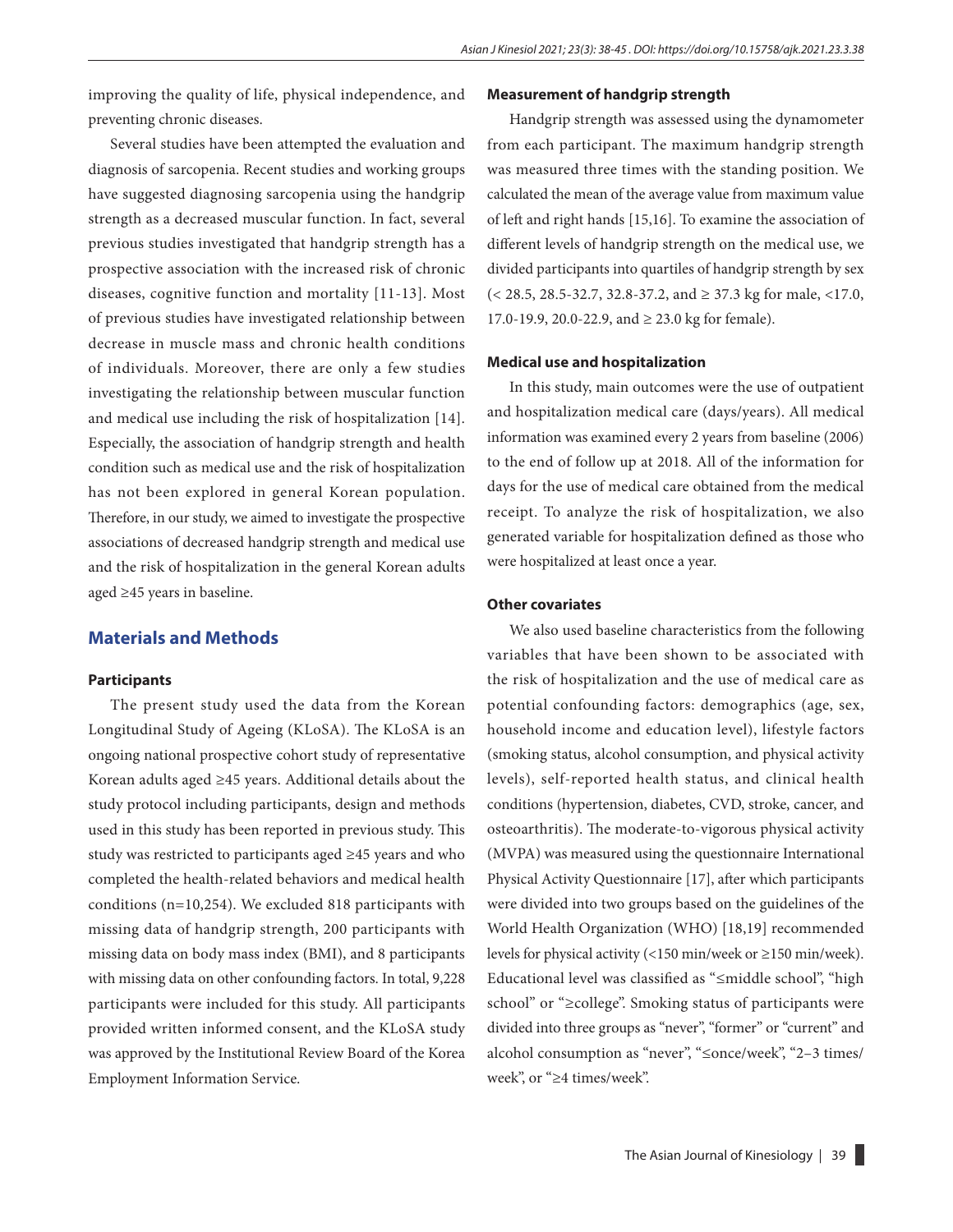#### **Data analysis**

All data were analyzed using SAS survey procedures (ver. 9.4, SAS Institute, Cary, NC). Participant baseline characteristics were described as means±standard deviation (SD) for continuous variables and percentages (%) for categorical. All handgrip strength were classified according to sex-specific quartiles based on the baseline handgrip strength levels and the highest quartile group used as the reference group in all analysis. The statistical significance of the handgrip strength levels were evaluated using the regression models for continuous variables and chi-square tests for categorical variables. To examine the prospective effect of handgrip strength on outpatient use and hospitalization days,

we used mixed effect models for repeated measured analysis. Furthermore, cox proportional hazard models were used to predict the risk of hospitalization from handgrip strength levels. To assess the influence of potential confounding factors, four models were sequentially developed. Model 1 was unadjusted; model 2 was adjusted for sex, age, household income, and education level; model 3 was additionally adjusted for BMI, smoking status, alcohol consumption, and physical activity level; model 4 additionally adjusted for chronic clinical health status at baseline (hypertension, diabetes, cardiovascular disease (CVD), and osteoarthritis (OA)). Statistical significance was considered as *P*-value <0.05.

**Table 1.** Participants characteristics according to handgrip strength levels

|                            | <b>Handgrip strength levels</b> |               |       |              |               |        |       |               |       |                   |         |
|----------------------------|---------------------------------|---------------|-------|--------------|---------------|--------|-------|---------------|-------|-------------------|---------|
|                            |                                 | $Q1(n=2,273)$ |       | Q2 (n=2,233) | $Q3(n=2,322)$ |        |       | $Q4(n=2,400)$ |       | Overall (n=9,228) | P-value |
| Sex                        |                                 |               |       |              |               |        |       |               |       |                   |         |
| Male                       | 1,007                           | (44.3)        | 1,064 | (47.7)       | 1,028         | (44.3) | 1,032 | (43.0)        | 4,131 | (44.8)            | 0.0119  |
| Female                     | 1,266                           | (55.7)        | 1,169 | (52.4)       | 1,294         | (55.7) | 1,368 | (57.0)        | 5,097 | (55.2)            |         |
| Age                        |                                 |               |       |              |               |        |       |               |       |                   |         |
| <65 years                  | 665                             | (29.3)        | 1,220 | (54.6)       | 1,764         | (76.0) | 2,154 | (89.8)        | 5,803 | (62.9)            | < .0001 |
| $\geq 65$ years            | 1,608                           | (70.7)        | 1,013 | (45.4)       | 558           | (24.0) | 246   | (10.3)        | 3,425 | (37.1)            |         |
| Household income [n (%)]   |                                 |               |       |              |               |        |       |               |       |                   |         |
| Q1                         | 814                             | (35.8)        | 594   | (26.6)       | 514           | (22.1) | 409   | (17.0)        | 2,331 | (25.3)            | < .0001 |
| Q <sub>2</sub>             | 799                             | (35.2)        | 723   | (32.4)       | 593           | (25.5) | 550   | (22.9)        | 2,665 | (28.9)            |         |
| O <sub>3</sub>             | 336                             | (14.8)        | 459   | (20.6)       | 557           | (24.0) | 583   | (24.3)        | 1,935 | (21.0)            |         |
| Q4                         | 324                             | (14.3)        | 457   | (20.5)       | 658           | (28.3) | 858   | (35.8)        | 2,297 | (24.9)            |         |
| <b>Education level</b>     |                                 |               |       |              |               |        |       |               |       |                   |         |
| $\leq$ Middle school       | 1,543                           | (67.9)        | 1,099 | (49.2)       | 820           | (35.3) | 585   | (24.4)        | 4,047 | (43.9)            | < .0001 |
| High school                | 285                             | (12.5)        | 381   | (17.1)       | 454           | (19.6) | 448   | (18.7)        | 1,568 | (17.0)            |         |
| $\geq$ College             | 445                             | (19.6)        | 753   | (33.7)       | 1,048         | (45.1) | 1,367 | (57.0)        | 3,613 | (39.2)            |         |
| <b>Smoking status</b>      |                                 |               |       |              |               |        |       |               |       |                   |         |
| Never smoker               | 1,592                           | (70.0)        | 1,531 | (68.6)       | 1,659         | (71.5) | 1,735 | (72.3)        | 6,517 | (70.6)            | 0.0002  |
| Former smoker              | 256                             | (11.3)        | 240   | (10.8)       | 194           | (8.4)  | 188   | (7.8)         | 878   | (9.5)             |         |
| Current smoker             | 425                             | (18.7)        | 462   | (20.7)       | 469           | (20.2) | 477   | (19.9)        | 1,833 | (19.9)            |         |
| <b>Alcohol consumption</b> |                                 |               |       |              |               |        |       |               |       |                   |         |
| None                       | 691                             | (30.4)        | 884   | (39.6)       | 988           | (42.6) | 1,098 | (45.8)        | 3,661 | (39.7)            | < .0001 |
| Once a week                | 240                             | (10.6)        | 157   | (7.0)        | 105           | (4.5)  | 71    | (3.0)         | 573   | (6.2)             |         |
| $\geq$ 2 times/week        | 1,342                           | (59.0)        | 1,192 | (53.4)       | 1,229         | (52.9) | 1,231 | (51.3)        | 4,994 | (54.1)            |         |
| <b>Physical activity</b>   |                                 |               |       |              |               |        |       |               |       |                   |         |
| < 150 min/week             | 1,794                           | (78.9)        | 1,581 | (70.8)       | 1,578         | (68.0) | 1,601 | (66.7)        | 6,554 | (71.0)            | < .0001 |
| $\geq$ 150 min/week        | 479                             | (21.1)        | 652   | (29.2)       | 744           | (32.0) | 799   | (33.3)        | 2,674 | (29.0)            |         |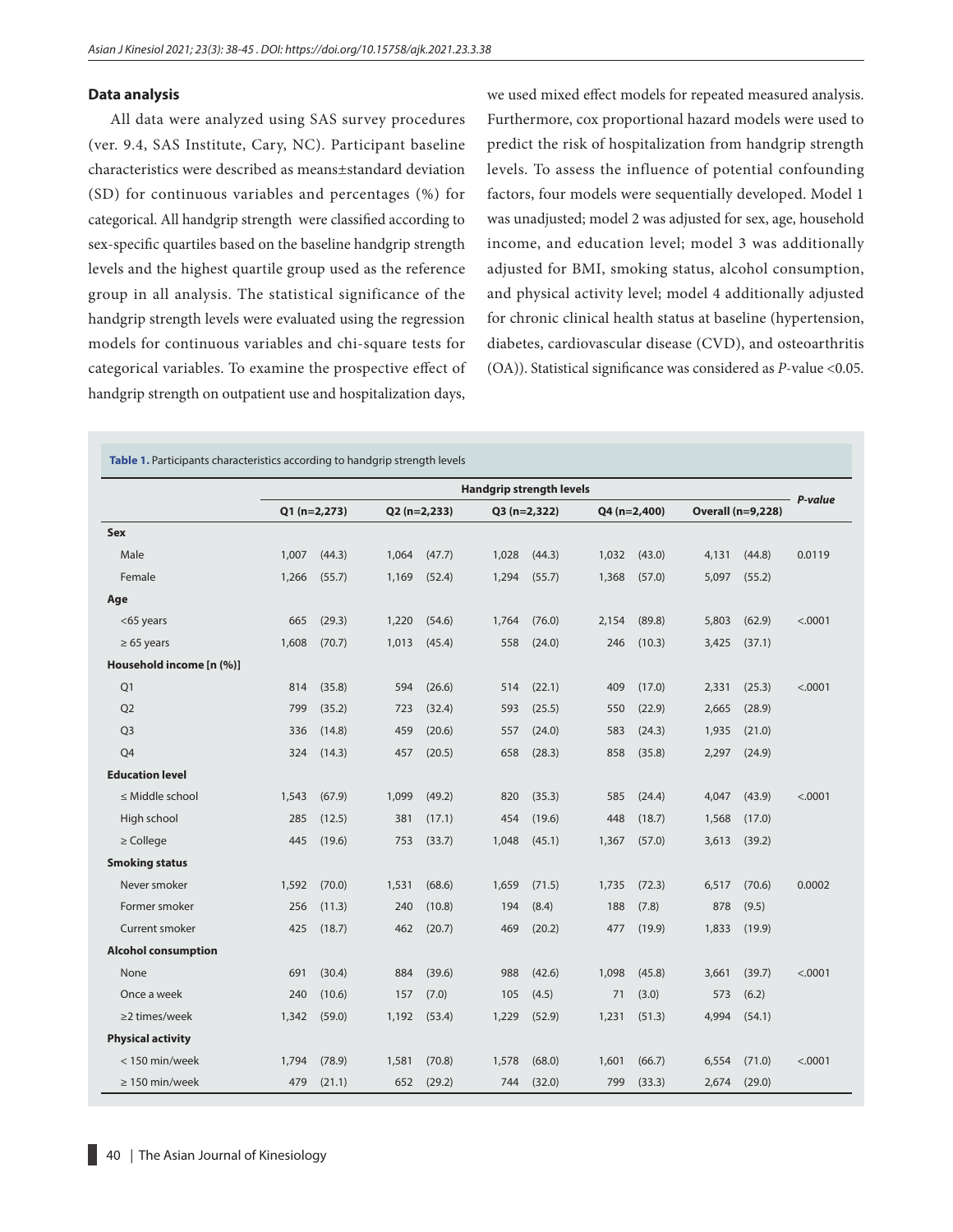## **Results**

The participant's general characteristics according to handgrip strength was presented in <Table 1>. Overall, 44.8% (n=4,131) participants were male and 37.1% (n=3,425) participants was older population, 19.9% (n=1,833) participants were current smoker, and 29.0% (n=2,674) participants were physically active population. As shown <Table 1>, the frequency of older population, household income, education level, smoking status, alcohol consumption, and physical activity level were significantly different across handgrip strength levels (all *P-value <0.05*).

<Table 2> shown that the participant's health status in baseline by handgrip strength. The frequency of obese, and self-reported and clinical health status (hypertension, diabetes, CVD, cancer, liver disease, and osteoarthritis) were significantly different across handgrip strength (all *P-value <0.05*).

Cox-proportional hazard models were used to evaluate the risk for hospitalization between groups according to handgrip strength levels <Table 3>. Significantly higher HR for hospitalization was observed in lower handgrip strength (HR: 1.36, 95% CI:1.24-1.84) compared to higher handgrip strength (reference) in the unadjusted model (Model 1). Moreover, adjusted model for age, sex, household income, and education level, the levels of handgrip strength was associated with the risk of hospitalization (Model 2). We also found significant association of handgrip strength and risk of hospitalization in the additionally adjusted model for body mass index, smoking status, alcohol consumption, and physical activity level (Model 3). When further adjusted self-reported and clinical health status at baseline, the significant trends were maintained (Model 4).

<Figure 1> and <Figure 2> shown that the longitudinal association of handgrip strength levels and the use of hospitalization and outpatient medical care using mixed effect modes after full adjusted for covariates. Compared with highest level of handgrip strength, the days of outpatient care was significantly higher in lower handgrip strength group <Figure 1>. Moreover, compared with highest level of handgrip strength, the days of hospitalization was significantly higher in lower handgrip strength group in <Figure 2>.

|                               |               |        |                |        |               | <b>Handgrip strength levels</b> |               |        |                          |        |         |
|-------------------------------|---------------|--------|----------------|--------|---------------|---------------------------------|---------------|--------|--------------------------|--------|---------|
|                               | $Q1(n=2,273)$ |        | $Q2 (n=2,233)$ |        | $Q3(n=2,322)$ |                                 | $Q4(n=2,400)$ |        | <b>Overall (n=9,228)</b> |        | P-value |
| <b>Obese</b>                  |               |        |                |        |               |                                 |               |        |                          |        |         |
| Non-obese                     | 1,855         | (81.6) | 1,756          | (78.6) | 1,767         | (76.1)                          | 1,708         | (71.2) | 7,086                    | (76.8) | < .0001 |
| Obese                         | 418           | (18.4) | 477            | (21.4) | 555           | (23.9)                          | 692           | (28.8) | 2,142                    | (23.2) |         |
| Self-reported health status   |               |        |                |        |               |                                 |               |        |                          |        |         |
| Excellent                     | 34            | (1.5)  | 68             | (3.1)  | 103           | (4.4)                           | 138           | (5.8)  | 343                      | (3.7)  | < .0001 |
| Very Good                     | 388           | (17.1) | 684            | (30.6) | 1,019         | (43.9)                          | 1,281         | (53.4) | 3,372                    | (36.5) |         |
| Good                          | 739           | (32.5) | 831            | (37.2) | 753           | (32.4)                          | 700           | (29.2) | 3,023                    | (32.8) |         |
| Fair                          | 848           | (37.3) | 542            | (24.3) | 389           | (16.8)                          | 266           | (11.1) | 2,045                    | (22.2) |         |
| Poor                          | 264           | (11.6) | 108            | (4.8)  | 58            | (2.5)                           | 15            | (0.6)  | 445                      | (4.8)  |         |
| <b>Clinical health status</b> |               |        |                |        |               |                                 |               |        |                          |        |         |
| Hypertension                  | 834           | (36.7) | 653            | (29.2) | 556           | (23.9)                          | 425           | (17.7) | 2,468                    | (26.7) | < .0001 |
| <b>Diabetes</b>               | 406           | (17.9) | 295            | (13.2) | 219           | (9.4)                           | 155           | (6.5)  | 1,075                    | (11.7) | < .0001 |
| <b>CVD</b>                    | 182           | (8.0)  | 118            | (5.3)  | 68            | (2.9)                           | 52            | (2.2)  | 420                      | (4.6)  | < .0001 |
| Stroke                        | 110           | (4.8)  | 62             | (2.8)  | 40            | (1.7)                           | 19            | (0.8)  | 231                      | (2.5)  | < .0001 |
| Cancer                        | 72            | (3.2)  | 49             | (2.2)  | 46            | (2.0)                           | 34            | (1.4)  | 201                      | (2.2)  | < .0001 |
| Liver disease                 | 42            | (1.9)  | 45             | (2.0)  | 32            | (1.4)                           | 29            | (1.2)  | 148                      | (1.6)  | 0.0945  |
| Osteoarthrosis                | 570           | (25.1) | 352            | (15.8) | 306           | (13.2)                          | 203           | (8.5)  | 1,431                    | (15.5) | < .0001 |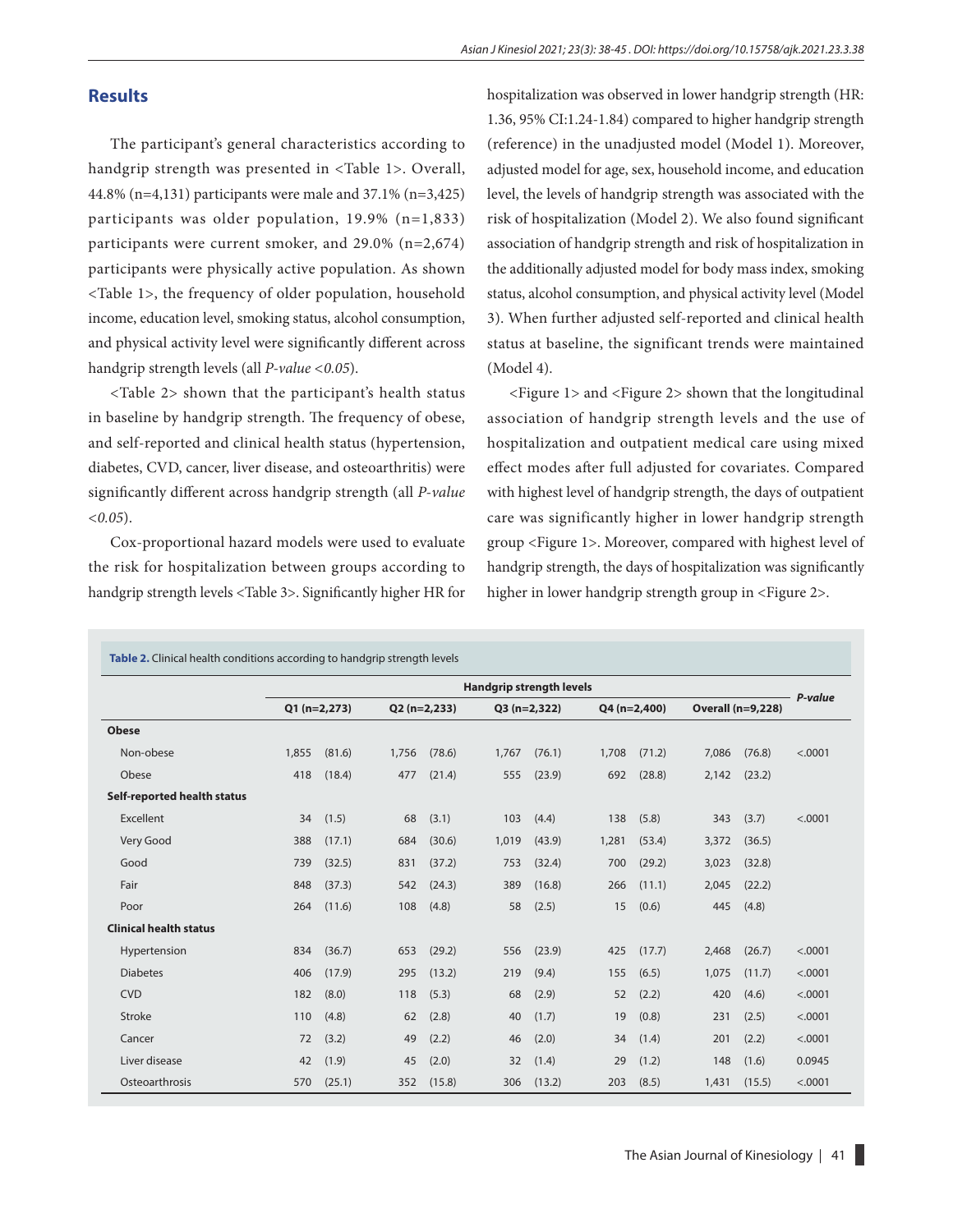| <b>Table 3.</b> HR (95% Cls) for hospitalization by category of handgrip strength |           |                     |           |                     |           |                   |           |                     |  |  |  |
|-----------------------------------------------------------------------------------|-----------|---------------------|-----------|---------------------|-----------|-------------------|-----------|---------------------|--|--|--|
| Handgrip strength                                                                 |           | Model 1             |           | Model 2             |           | Model 3           |           | Model 4             |  |  |  |
|                                                                                   | <b>HR</b> | (95% CI)            | <b>HR</b> | (95% CI)            | <b>HR</b> | (95% CI)          | <b>HR</b> | (95% CI)            |  |  |  |
| $Q1(n=1,894)$                                                                     | 1.36      | $(1.24 - 1.48)$ *** | 1.23      | $(1.12 - 1.34)$ *** | 1.26      | $(1.15-1.38)$ *** | 1.22      | $(1.11 - 1.34)$ *** |  |  |  |
| $Q2(n=1,855)$                                                                     | 1.15      | $(1.05 - 1.27)$ *** | 1.06      | $(0.96 - 1.16)$     | 1.06      | $(0.96 - 1.17)$   | 1.05      | $(0.95 - 1.16)$     |  |  |  |
| $Q3(n=1,908)$                                                                     | 1.10      | $(0.99 - 1.21)$     | 1.02      | $(0.92 - 1.12)$     | 1.04      | $(0.94 - 1.14)$   | 1.02      | $(0.92 - 1.12)$     |  |  |  |
| $Q4(n=1,945)$                                                                     | 1.00      | (reference)         | 1.00      | (reference)         | 1.00      | (reference)       | 1.00      | (reference)         |  |  |  |
| P-for trend                                                                       |           | 0.003               |           | 0.015               |           | 0.023             |           | 0.023               |  |  |  |

Model 1 unadjusted model; Model 2 adjusted for age, sex, education level, and household income; Model 3 adjusted for Model 2 covariates plus body mass index, smoking status, alcohol consumption, and physical activity level; and Model 4 adjusted for Model 3 covariates plus chronic clinical health status at baseline (hypertension, diabetes, CVD, and OA). \*\*\**P*-value < 0.001 vs. reference group.



**Figure 1.** The hospitalization (days/years) according to handgrip strength levels.

Values were mean days (SE). Fully adjusted model included age, sex, educational level, household income, smoking status, alcohol consumption, MVPA, and clinical health status at baseline as a covariate. MVPA, moderateto-vigorous physical activity.

We also evaluated the time-dependent interaction according to handgrip strength level on use of hospitalization and outpatient medical care. The significant interaction observed by handgrip strength on the change of use of hospitalization and outpatient care during 12 years following period (group × time, all *P for interaction < 0.001*, <Figure 1> and <Figure 2>).

## **Discussion**

Our results suggest that decreased handgrip strength levels contribute independently to increased risk of hospitalization during 12 years follow up in general Korean population. In addition, we found that the increased use of medical care for



**Figure 2.** The use of outpatient care (days/years) according to handgrip strength levels.

Values were mean days (SE). Fully adjusted model included age, sex, educational level, household income, smoking status, alcohol consumption, MVPA, and clinical health status at baseline as a covariate. MVPA, moderateto-vigorous physical activity.

outpatient and hospitalization in the lower handgrip strength group than in either of the individual conditions. The risk of hospitalization in lower handgrip strength was 1.22 times higher compared with the higher handgrip strength group. The estimated days of outpatient medical use in lower handgrip strength group (mean, 9.26 days/years, 95% CI, 6.97-11.55) was 3.7-times greater than the higher handgrips strength group (mean, 2.47 days/years; 95% CI, 0.64-4.31). Therefore, our findings suggest a decreased handgrip strength was a predictor on the increased risk of hospitalization and medical use. Moreover, these observations remain consistent when after adjusting potential confounding factors.

Although several previous studies have shown associations of physical fitness with hospitalization in older adults [20], this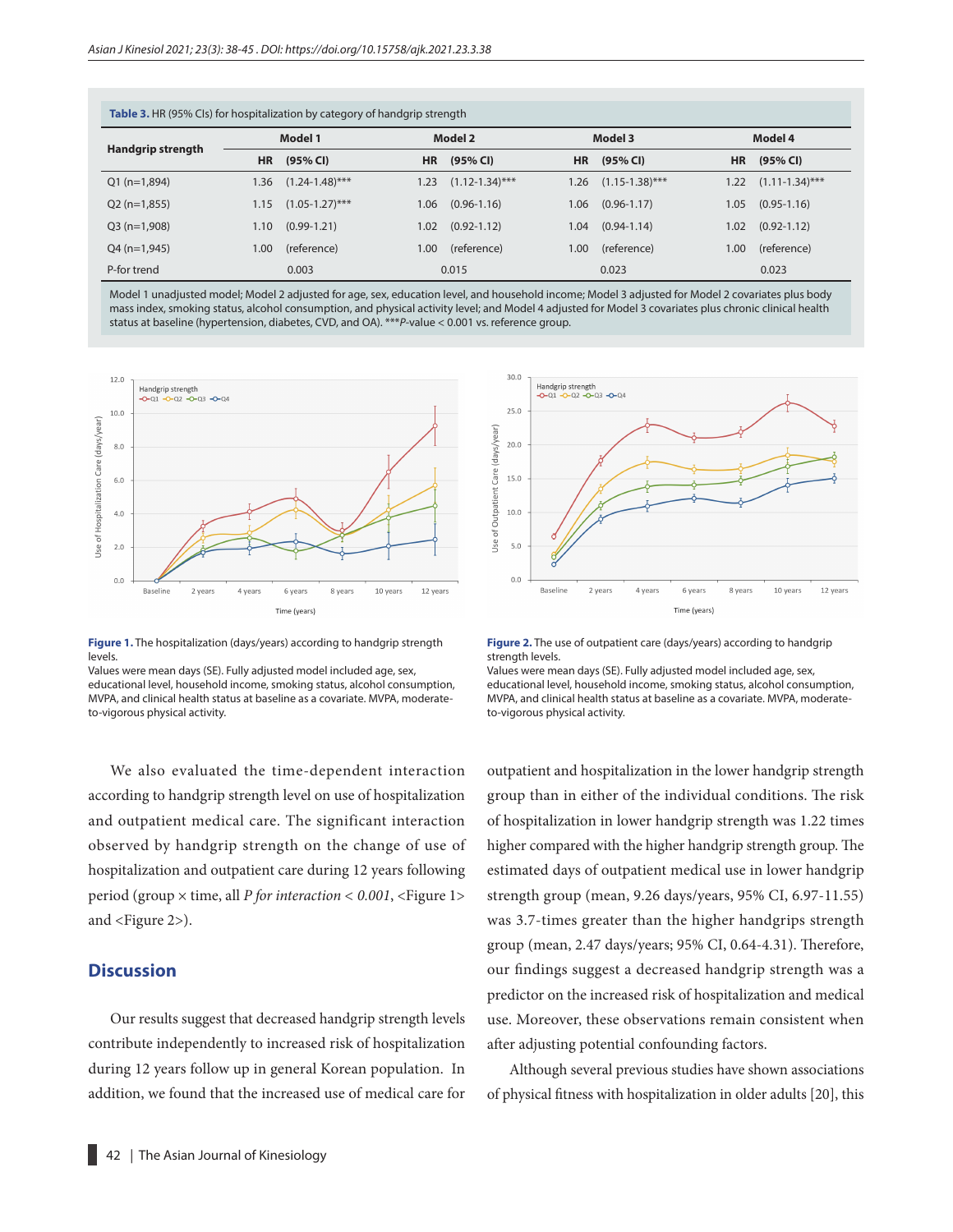study is the first study to examine the prospective association of handgrip strength with the risk of hospitalization and medical use in Korean population. Compared with some crosssectional studies, we showed comparable beneficial medical health results for higher handgrip strength. Furthermore, our findings support the emerging cross-sectional population studies suggesting that higher handgrip strength is associated with lower risk of chronic diseases, when compared to lower handgrip strength.

The muscular strength is known to have a role in various metabolic responses. Thus, lower muscular strength could have a harmful chronic diseases effect via endocrine and metabolic mechanisms [21]. For example, skeletal muscle is responsible for 75% of post prandial glucose uptake and contributes to glucose homeostasis [22]. Moreover, age related muscle decline induces a 2–3% decline in basal metabolic rate (BMR) per decade after age 20 years and 4% per decade after age 50 years, resulting from concomitant loss of mitochondrial volume density and oxidative capacity [23]. In fact, several previous studies report that loss of skeletal muscle mass and strength is related to metabolic syndrome, which induces risk factors for type 2 diabetes and CVD [24]. We previously investigated an association of sarcopenia based on handgrip strength and the risk of cognitive impairment using a large population database [25], and other studies showed the relationship sarcopenia with musculoskeletal disorders such as mobility impairment, physical disability, falls, fractures, and osteoporosis [21,26-29].

There are several factors that may explain the effect of lower handgrip strength on the risk of hospitalization and medical use. It is intuitive to suggest that having low muscle mass and strength may lead to more functional limitation and more metabolic diseases, which may be caused by geriatric conditions [30,31]. In fact, loss of skeletal muscle mass have been reported to be related with increased geriatric conditions i.e. falls, delirium, malnutrition, and disability, that also contributes to chronic diseases [31].

#### **Strengths and limitations**

Our study has several strengths and limitations. We measured decreased muscular strength by measuring the handgrip strength among middle and older aged of large general population. Moreover, we controlled important potential confounding factors that might influence muscular strength and medical use including demographics, lifestyle, and clinical health status. Also, we could infer cause-and-effect association between handgrip strength and medical health care because of longitudinal study design.

In contrast, several limitations should be considered. We could not evaluate muscle mass. We only evaluated handgrip strength as muscular function. Skeletal muscle mass as well as muscular function is significant for quality of life and prevention of disease in the middle-aged and elderly population. The Asian and European Working Group on Sarcopenia in Older People recommend the definition of sarcopenia to consider both skeletal muscle mass and muscular function including handgrip strength. Additional studies involving muscle mass may be needed.

#### **Conclusions**

Our findings suggest that lower handgrip strength was associated with increased the risk of hospitalization and use of medical care in Korean population. This study highlights the maintaining of muscular strength may play an important role in the reduction of risk for hospitalization and medical use by preventing chronic diseases.

#### **Acknowledgments**

This work was supported by the Korea Maritime & Ocean University Research Fund (2018-0290-01).

## **Conflict of interests**

The authors declare no conflict interests.

### **References**

1. Goodpaster BH, Park SW, Harris TB, et al. The loss of skeletal muscle strength, mass, and quality in older adults: the health, aging and body composition study. *J Gerontol A Biol Sci Med Sci.* 2006; 61(10):1059-1064.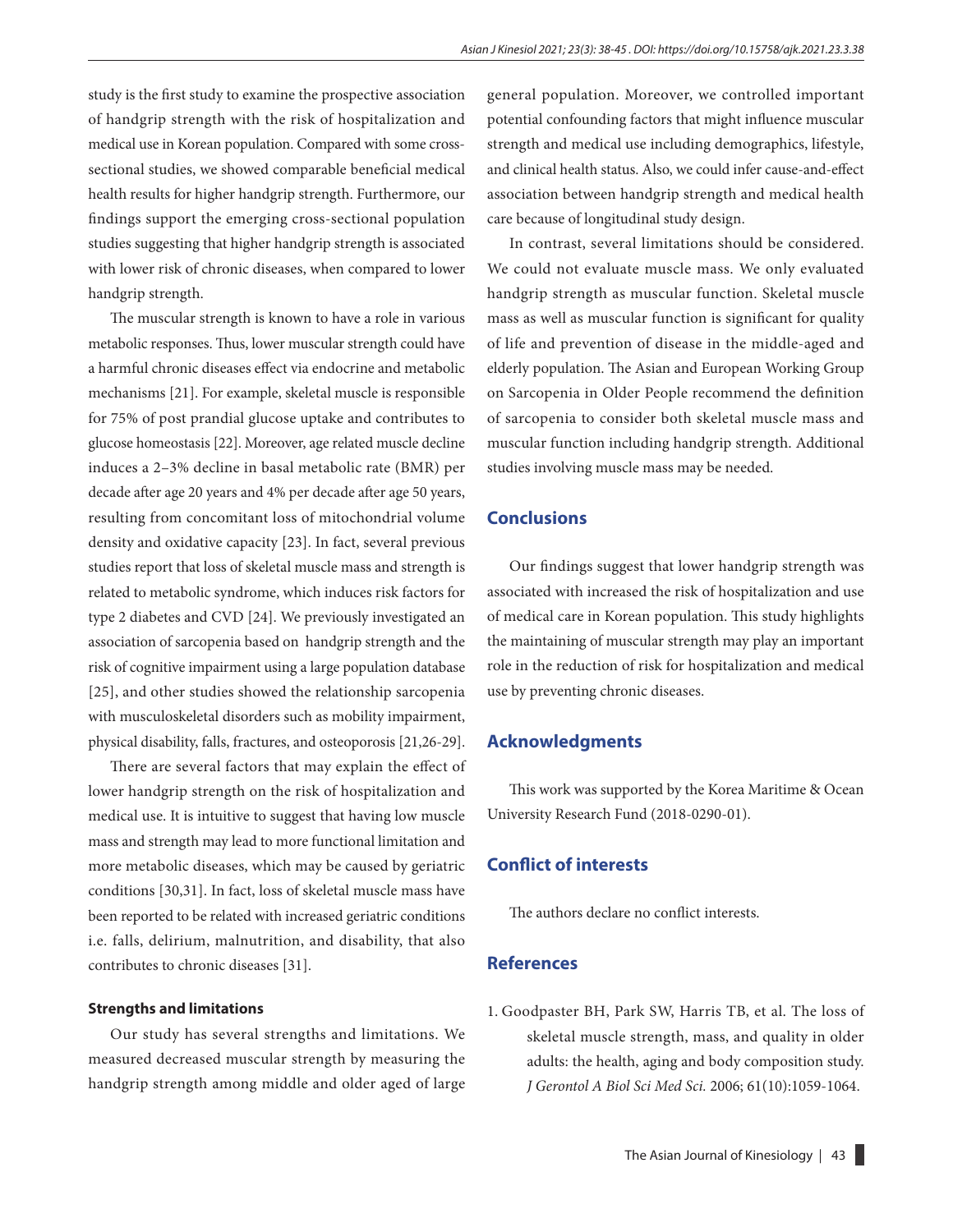- 2. Mitchell WK, Williams J, Atherton P, Larvin M, Lund J, Narici M. Sarcopenia, dynapenia, and the impact of advancing age on human skeletal muscle size and strength; a quantitative review. *Front Physiol.* 2012; 3:260.
- 3. Woodrow G. Body composition analysis techniques in the aged adult: indications and limitations. *Curr Opin Clin Nutr Metab Care.* 2009; 12(1):8-14.
- 4. Gallagher D, Visser M, De Meersman RE, et al. Appendicular skeletal muscle mass: effects of age, gender, and ethnicity. *J Appl Physiol (1985).* 1997; 83(1):229-239.
- 5. Kim JH CJ, Park YS. Relationship between sarcopenic obesity and cardiovascular disease risk as estimated by the Framingham risk score. *J Korean Med Sci* 2015; 30: 264-271.
- 6. Yoon J, Kim J, Choi Y-H. Associations of Sarcopenia with Rheumatoid Arthritis and Osteoarthritis in Korean Adults: the Korea National Health and Nutrition Examination Survey 2008-2011. *J Kinesiol.* 2017; 19(3):61 - 70.
- 7. An KO, Kim J. Association of sarcopenia and obesity with multimorbidity in Korean adults: a nationwide crosssectional study. *J Am Med Dir Assoc.* 2016; 17(10):960. e961-960. e967.
- 8. Janssen I, Heymsfield S B, Ross R. Low relative skeletal muscle mass (sarcopenia) in older persons is associated with functional impairment and physical disability. *J Am Geriatr Soc.* 2002; 50(5):889-896.
- 9. Biolo G, Cederholm T, Muscaritoli M. Muscle contractile and metabolic dysfunction is a common feature of sarcopenia of aging and chronic diseases: from sarcopenic obesity to cachexia. *Clinical Nutrition.* 2014; 33(5):737-748.
- 10. Jeong S, Kim J. Prospective association of handgrip strength with risk of new-onset cognitive dysfunction in Korean adults: a 6-year national cohort study. *Tohoku J Exp Med.* 2018; 244(2):83-91.
- 11. Lee S, Kim TN, Kim SH. Sarcopenic obesity is more closely associated with knee osteoarthritis than is nonsarcopenic obesity: a cross-sectional study. *Arthritis*

*Rheum.* 2012; 64(12):3947-3954.

- 12. Lim S, Kim JH, Yoon JW, et al. Sarcopenic obesity: prevalence and association with metabolic syndrome in the Korean Longitudinal Study on Health and Aging (KLoSHA). *Diabetes Care.* 2010; 33(7):1652-1654.
- 13. Stenholm S, Alley D, Bandinelli S, et al. The effect of obesity combined with low muscle strength on decline in mobility in older persons: results from the InCHIANTI study. *Int J Obes (Lond).* 2009; 33(6):635-644.
- 14. Ahmadi B, Alimohammadian M, Yaseri M, et al. Multimorbidity: Epidemiology and Risk Factors in the Golestan Cohort Study, Iran: A Cross-Sectional Analysis. *Medicine (Baltimore).* 2016; 95(7):e2756.
- 15. Li D, Guo G, Xia L, et al. Relative Handgrip Strength Is Inversely Associated with Metabolic Profile and Metabolic Disease in the General Population in China. *Front Physiol.* 2018; 9:59.
- 16. An K, Kim J. Associations between Handgrip Strength with Adverse Cardiometabolic Health among Representative Korean Adults. Int J Environ Res Public Health. 2020; 17:269.
- 17. The IPAQ group. Guidelines for Data Processing and Analysis of the International Physical Activity Questionnaire (IPAQ) -Short and Long Forms. 2005; <http://www.ipaq.ki.se/scoring.pdf>. (Accessed 05 Nov, 2016)
- 18. Waxman A. WHO global strategy on diet, physical activity and health. *Food Nutr Bull.* 2004; 25(3):292-302.
- 19. World Health Organization. World Health Organization (WHO) Global Strategy on Diet, Physical Activity and Health. 2004; [http://www.who.int/dietphysicalactivity/](http://www.who.int/dietphysicalactivity/strategy/eb11344/strategy_english_web.pdf?ua=1) [strategy/eb11344/strategy\\_english\\_web.pdf?ua=1.](http://www.who.int/dietphysicalactivity/strategy/eb11344/strategy_english_web.pdf?ua=1) (Accessed 11 Feb, 2015)
- 20. Hida T, Shimokata H, Sakai Y, et al. Sarcopenia and sarcopenic leg as potential risk factors for acute osteoporotic vertebral fracture among older women. *Eur Spine J.* 2015.
- 21. Cleasby ME, Jamieson P, Atherton PJ. Insulin resistance and sarcopenia: mechanistic links between common co-morbidities. *J Endocrinol.* 2016.
- 22. DeFronzo RA, Tripathy D. Skeletal muscle insulin